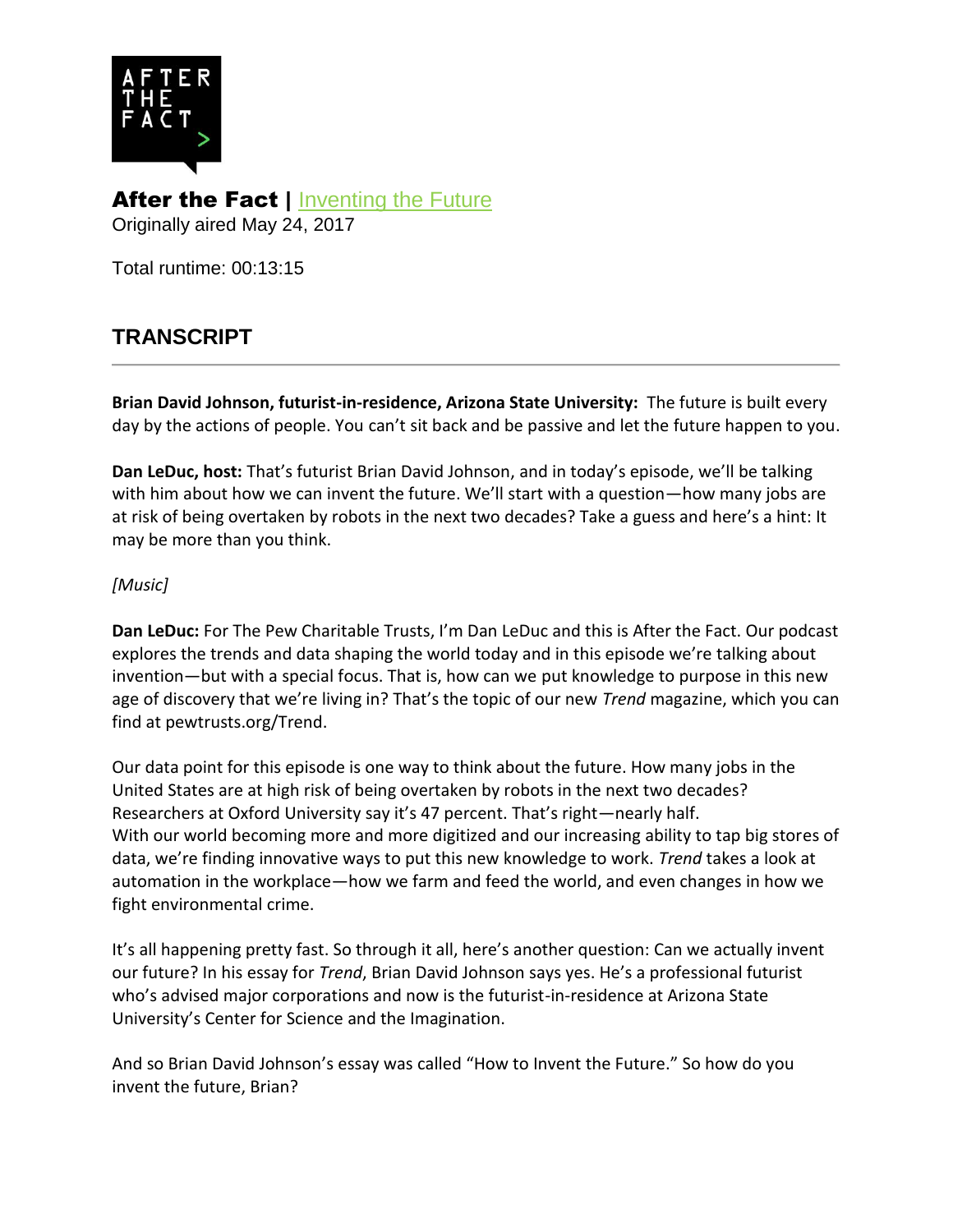

**Brian David Johnson:** Well, how you invent the future is, you look at a wide variety of data. And you look out over the horizon, 10 years over the horizon, and ask yourself, what's the future you want and what's the future you want to avoid? And then you look backwards and say, what are the steps you need to take today, tomorrow, five years from now, to get to that future you want and avoid the future you don't.

**Dan LeDuc:** Well, here at Pew, we love data, so I think we're going to have lots to talk about and how to apply it. But let's take a step back first, and talk about you for just a minute. What is a futurist? It sounds pretty cool.

**Brian David Johnson:** Well, I appreciate that. A futurist works with organizations that need to make decisions today that may not pay off for five, 10, or 15 years from now.

**Dan LeDuc:** And how do you get in—how does one become a futurist? Do you get to major in this in school or something?

**Brian David Johnson:** Well, today, you can. Today, you can go to various universities all over the world and actually get a degree in futurism, or what's called long-term strategic foresight. I teach at Arizona State University and I lecture all over the world. But I'm a bit older than that, Dan, and so for myself, it's a mix of engineering, a mix of economics, of the humanities, of design, lots of different areas. Because to do this type of modeling, you need to have a multidisciplinary approach to looking at the world. And then on my engineering side, it allows me to get very specific about the steps that need to be taken. The future casting process that I do now with many people all over the world, it really grew out of that need to look out to the future, weigh all the data, weigh all the facts, and then start taking action.

**Dan LeDuc:** So, let me ask. You talked a minute ago about needing research and data. And all of us have to remain current in our chosen lines of work. So how do you stay current when the "current" is actually the past, if you're a futurist? Now how's that for a question?

**Brian David Johnson:** I think you stay current by being, really, an active and engaged member of society. You have more information at your fingertips today than we ever had. When I was doing my work back in the '90s, I used to go to the library. This was just as the commercial internet was coming online. Now we have access to so many different scientific journals and so many different commentaries—and also so many different perspectives. That's something that's so incredibly important when you're doing this type of work—is to not just get one perspective, but oftentimes, I look for two opposing perspectives.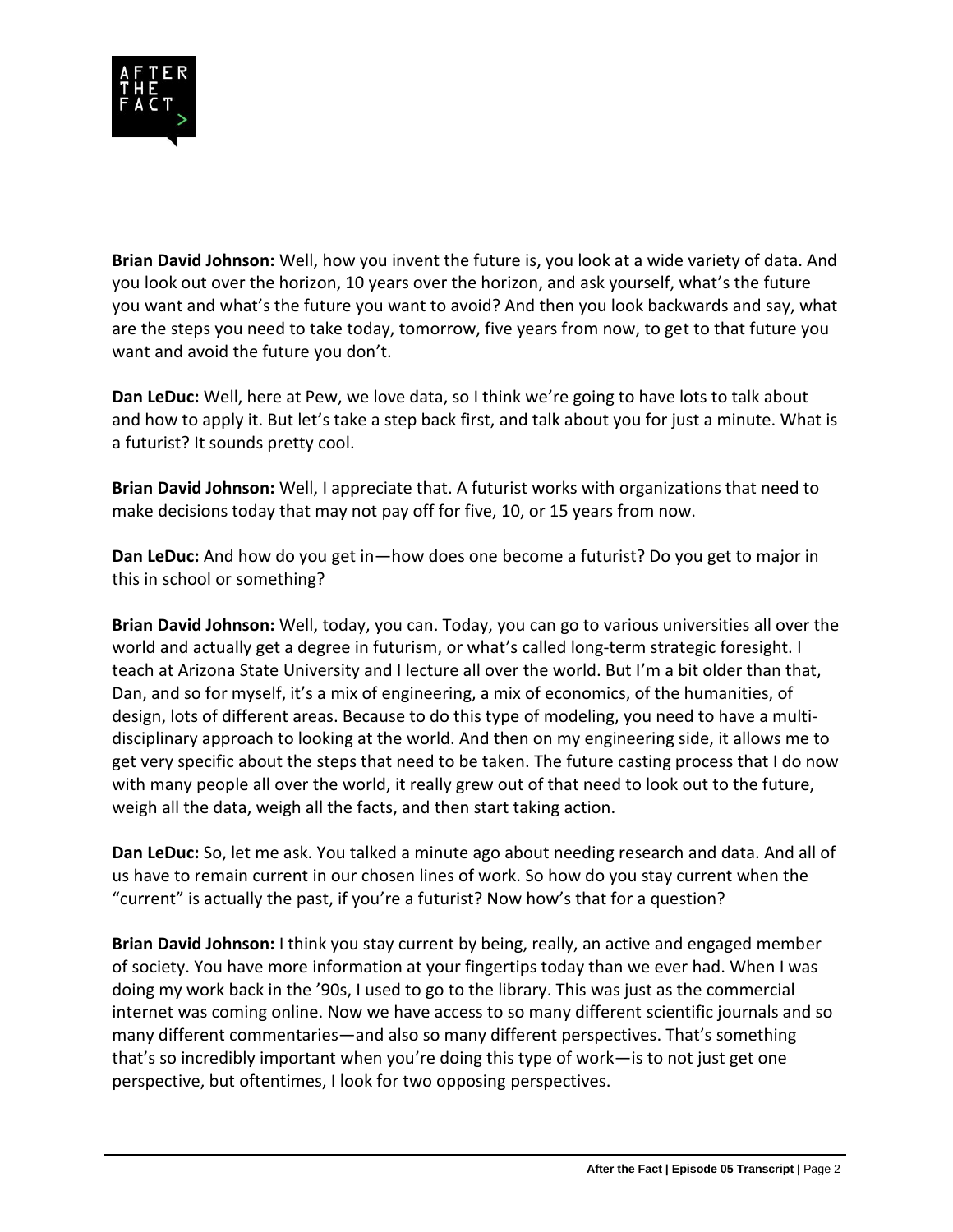

**Dan LeDuc:** Let's go back to the data point for this episode. It says 47 percent of U.S. jobs are now at risk for being overtaken by robots in the next 20 years. That's pretty scary for some people. So talk about what this means for the companies who are pushing progress forward.

**Brian David Johnson:** Well, I think for organizations that are looking at automation and robotics and the use of artificial intelligence—what I've been calling sentient tools, and writing about these tools that will be aware, that will have the ability to think, but also be social with us. It will have this dramatic effect on the job force and on the labor market. I think we need to understand that everything starts with people and ends with people. And there might be a lot of technology and processes and procedures in the middle, but it always begins with people and ends with people. And as most management specialists will tell you, the most important asset to an organization, to a corporation, is its people, because we're always going to need people. The wonderful thing about work is work is not finite. Even if the robots can come and take 47 percent of the jobs, it doesn't mean that all work goes away. That's the wonderful thing about humanity—is that we're diverse and we're creative and we make new work. There were jobs today that didn't exist 10 years ago. And certainly, there are jobs that are going to exist 10, 15 years from now that we had never even thought of. And I think it's incredibly important for organizations, as they're thinking about the growth of their business, is to think about the growth of their people, as well.

**Dan LeDuc:** That's for sure. I don't know anybody who makes buggy whips and I bet my grandmother didn't know anybody who was a computer programmer when she was a kid, right? But let me ask, what about the people, the folks, the workers? How do any one of us, as an individual, plan for the future?

**Brian David Johnson:** Well, I think the first step is to embrace the idea that you will build your own future. The future is not set. The future is not some point off in the distance that we're running towards, helpless to do anything about. The future is built every day by the actions of people. And you have to understand that you control your future. You're going to build the future of yourself, of your family, of your community, of your church, of your state, of your country, of your world. You can't sit back and be passive and let the future happen to you. And then the next step is to say, "Well, let's look at the data. Let's look at what's out there." Again, being curious, always asking why, always looking for new data, new perspectives, things that maybe challenge you or you don't agree with.

**Dan LeDuc:** You've talked about this process, right? We begin with research, we develop data. What's an example of some data that you might look at if you're thinking about the future?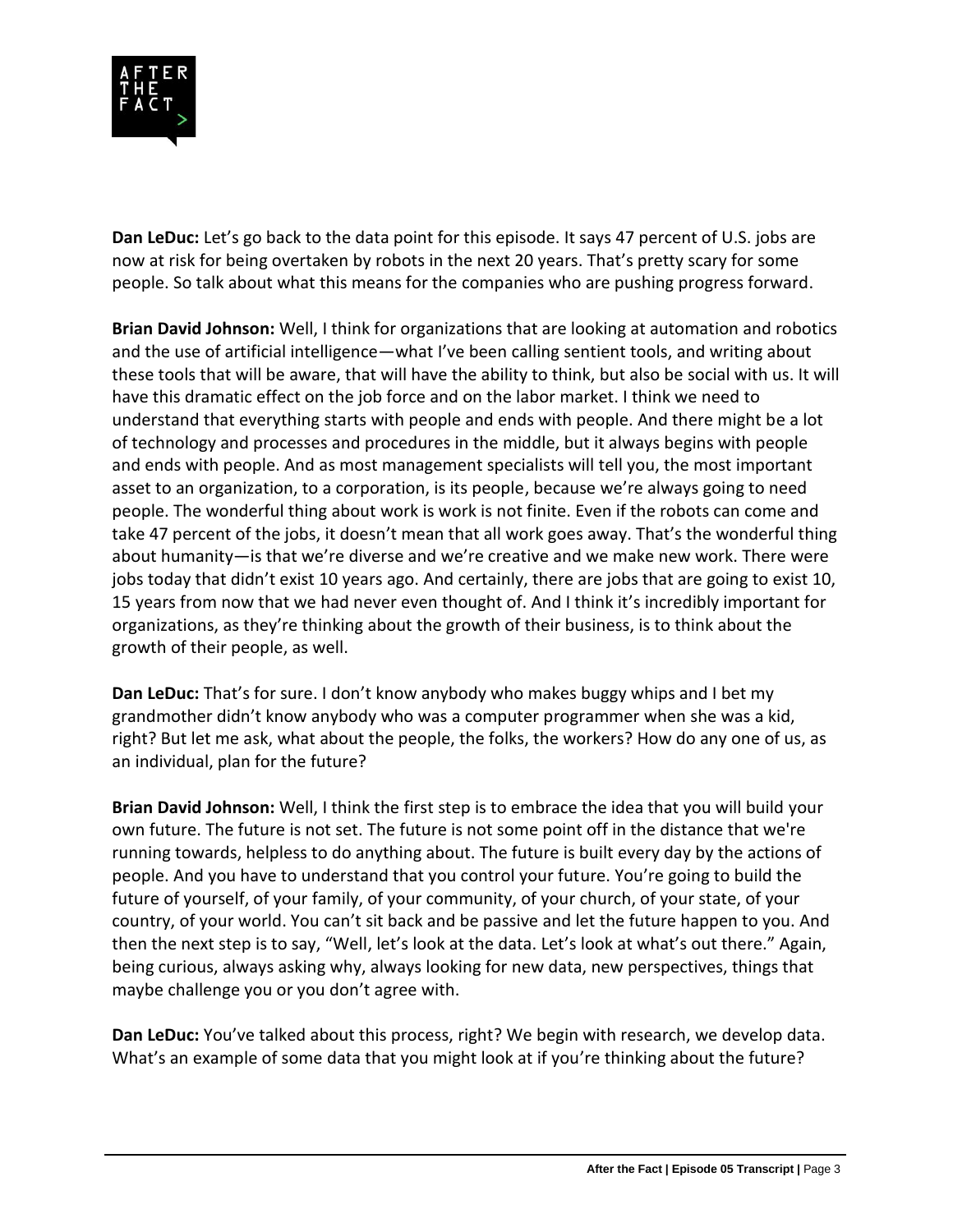

**Brian David Johnson:** The future casting process is one that I've been using for about 25 years. And it endeavors to look 10 years out. And I do 10 years because 10 years is too far. It's further than most product cycles, it's further than most election cycles, it's further than most economists will talk to you.

And so future casting is a mix of social science, of technical research, of cultural history, because history is the language we use to talk about the future. It also looks at economics. It looks at trends. Oftentimes, I just look at the big cultural shifts of things that might be happening. So I take all of that, all those interdisciplinary inputs, and start to pull those together. And I even use a little bit of science fiction, because science fiction gives us a language to talk about the future. It allows you to explore the human impact of these futures—the cultural impact, the legal and ethical impact. It gives you a way to have a conversation with somebody else about that future.

So we mix all of that together and then we ask ourselves, what's the future we want and what's the future we want to avoid? And now that you're 10 years out, based upon all these facts and this research, you can turn around and look backwards and say, "OK, well, what do I need to get done four years from now? What do I need to get done eight years from now? What are the things that are in my control or in my organization's control that we can start doing today to get there?"

**Dan LeDuc:** And you've also written that some of the uncertainties that are built into the future, no matter what, right, are actually opportunities.

**Brian David Johnson:** As an engineer, you are taught to engineer as much uncertainty out of a system. But the future casting process and what I've learned as a futurist is to say, uncertainty is the landscape of innovation. It's the landscape of opportunity. Actually, we shouldn't be scared of uncertainty. We should embrace it. We should seek it out. And as an engineer, I've worked with many companies to try to get them to put as much uncertainty into their design process as possible, because it allows you to create better products.

**Dan LeDuc:** A lot of what we've been talking about, in terms of technological changes that we can be putting to our advantage, are the stuff that will handle the rote things. But a lot of what I've been reading, from people like you and others, is it seems like in the future, yes, imagination is one of those human qualities that's going to have to be valued in the workplace more than ever before, which I think is a neat dichotomy. As we become more technologically oriented in the workplace so much, the human skills will be necessary more than ever, which almost seems sort of counterintuitive to what's going on.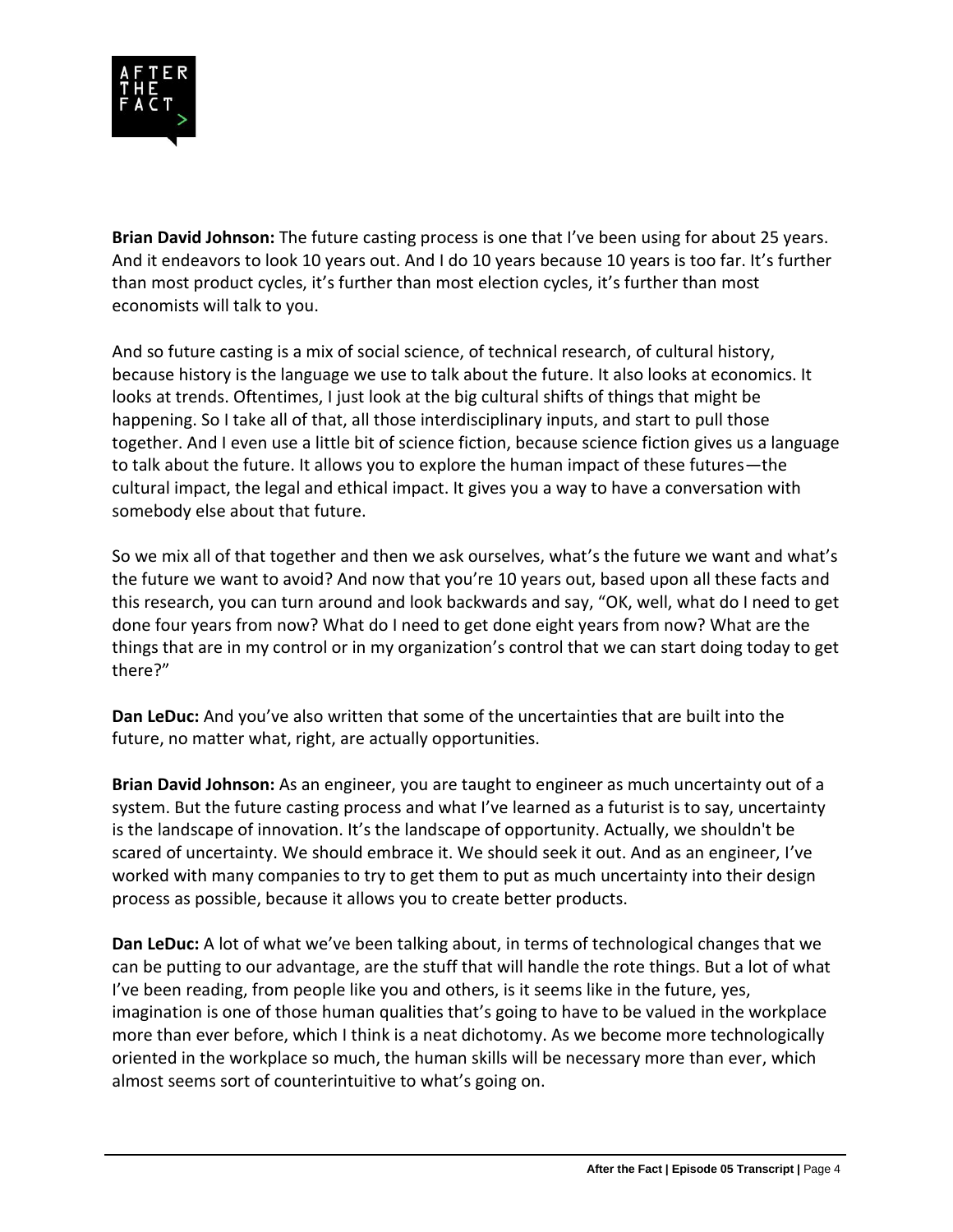

**Brian David Johnson:** Ultimately, what all of this new technology could do—if we take action, if we are active participants—what all of this new technology could do is actually make us more human. This coming age of sentient tools and of artificial intelligence means that we are going to need to radically re-imagine what we value when it comes to people and when it comes to labor, when it comes to work. Whereas now, for many, many years, especially back in the Industrial Revolution, you were rewarded for what you could carry or how big a hole you could put through a piece of metal or what you could get done. And then, as we moved in the Information Age, it was all about what you knew. You'd get paid for what you knew. And as we move into this new age, as we move into the 21st century, we're moving into a time where it's more about collaboration and socialization. And that's what human beings are great at.

We're also really good at emotional intelligence. We're really good at understanding and relating with people in different ways at different times. Artificial intelligence—and I build artificial intelligence right now—is really bad at that. It's really bad at understanding if you've had a bad day or if you're really jet-lagged. But most human beings, you put them in a room with somebody—or on a phone call, or talking as we're doing—and you start to pick up these clues. So we start to value being human more than we value productivity, more than we value output. And that's what gets me really excited about some of those stats—like 47 percent of the jobs going away—because of all the new jobs and the way that we'll be able to start forcing ourselves to radically re-imagine what we value in our culture. Because that's really all culture is, is saying, "This is what we value," and then rewarding it.

**Dan LeDuc:** It feels like we're in this almost post-Information Age. I don't know what this new generation is going to be called, whether it's driven by the speed and the pace and everything else that's going on. But we have more knowledge than we've ever had before. And this is part of the theme of the *Trend* journal that you were nice enough to contribute to for Pew. That unless knowledge is put to purpose, it really doesn't have much use, does it?

**Brian David Johnson:** No, not at all. That's the thing that I teach my students every year, is that you need to use all this information, you need to gather it together, and then you need to do something. If you have a vision for the future, that's fine. But unless you can communicate it, unless you can put it to action, unless you can socialize it and start to build that, then you're absolutely useless as a futurist. And I believe that this is important for everybody, that first, you have to be informed.

**Dan LeDuc:** So Brian David Johnson, thank you for your time on this episode. And thank you for your contribution to *Trend*.

**Brian David Johnson:** It was a pleasure.